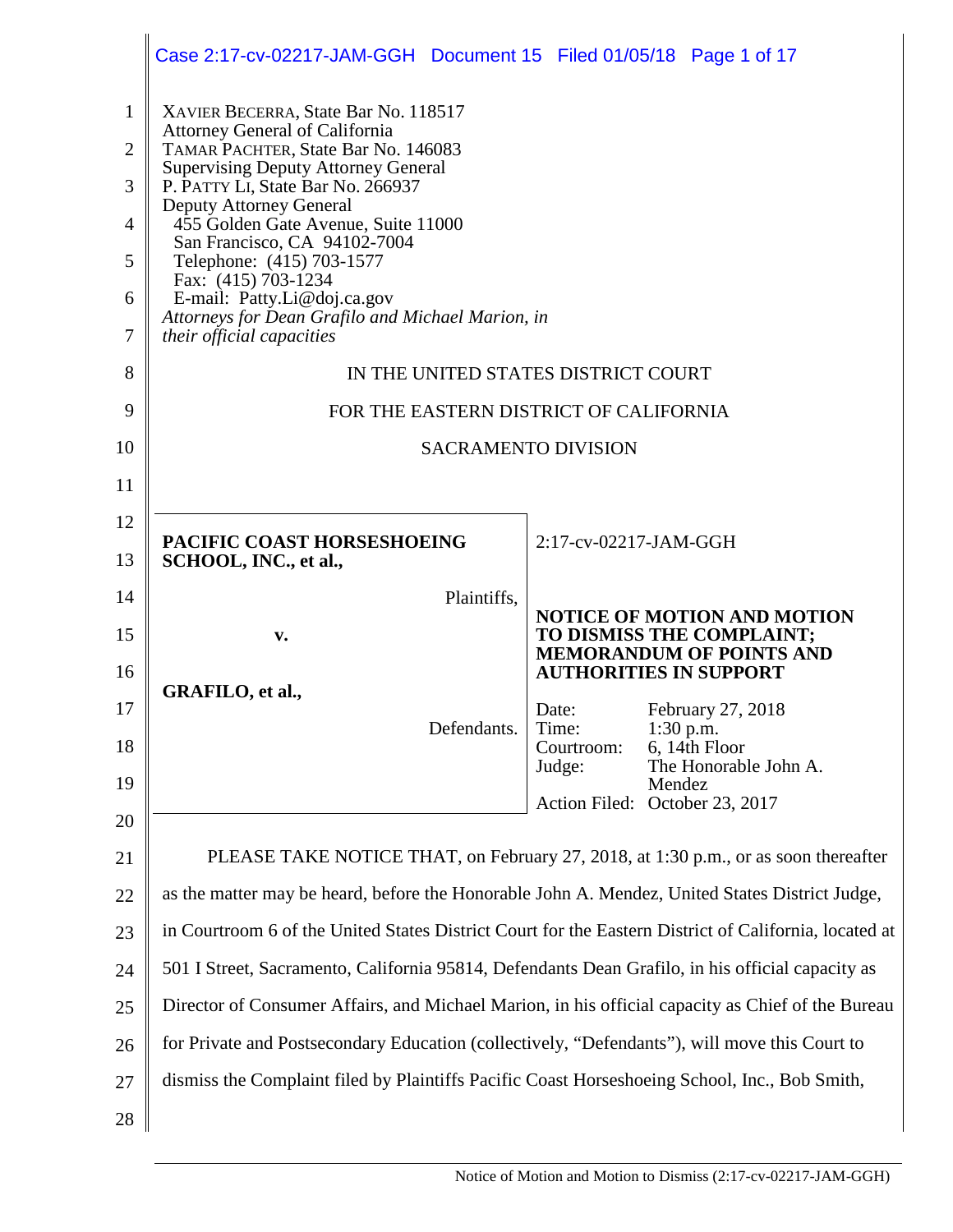|                |                                              | Case 2:17-cv-02217-JAM-GGH  Document 15  Filed 01/05/18  Page 2 of 17                             |
|----------------|----------------------------------------------|---------------------------------------------------------------------------------------------------|
| $\mathbf{1}$   |                                              | and Esteban Narez (collectively, "Plaintiffs"), pursuant to Federal Rule of Civil Procedure       |
| $\overline{2}$ | $12(b)(6)$ .                                 |                                                                                                   |
| 3              |                                              | This motion to dismiss is brought on the ground that the Complaint fails to state a claim as      |
| $\overline{4}$ |                                              | a matter of law. This motion is based on this Notice, the Memorandum of Points and Authorities,   |
| 5              |                                              | the papers and pleadings on file in this action, and upon such matters as may be presented to the |
| 6              | Court at the time of the hearing.            |                                                                                                   |
| 7              |                                              | This motion is made following the conference of counsel pursuant to the Court's standing          |
| 8              | order which took place on December 21, 2017. |                                                                                                   |
| 9              |                                              |                                                                                                   |
| 10             | Dated: January 5, 2018                       | Respectfully Submitted,                                                                           |
| 11             |                                              | <b>XAVIER BECERRA</b>                                                                             |
| 12             |                                              | Attorney General of California<br><b>TAMAR PACHTER</b>                                            |
| 13             |                                              | <b>Supervising Deputy Attorney General</b>                                                        |
| 14             |                                              | /s/ P. Patty Li                                                                                   |
| 15             |                                              | P. PATTY LI                                                                                       |
| 16             |                                              | Deputy Attorney General<br>Attorneys for Dean Grafilo and Michael                                 |
| 17             |                                              | Marion, in their official capacities                                                              |
| 18             |                                              |                                                                                                   |
| 19             |                                              |                                                                                                   |
| 20             |                                              |                                                                                                   |
| 21             |                                              |                                                                                                   |
| 22             |                                              |                                                                                                   |
| 23             |                                              |                                                                                                   |
| 24             |                                              |                                                                                                   |
| 25<br>26       |                                              |                                                                                                   |
| 27             |                                              |                                                                                                   |
| 28             |                                              |                                                                                                   |
|                |                                              |                                                                                                   |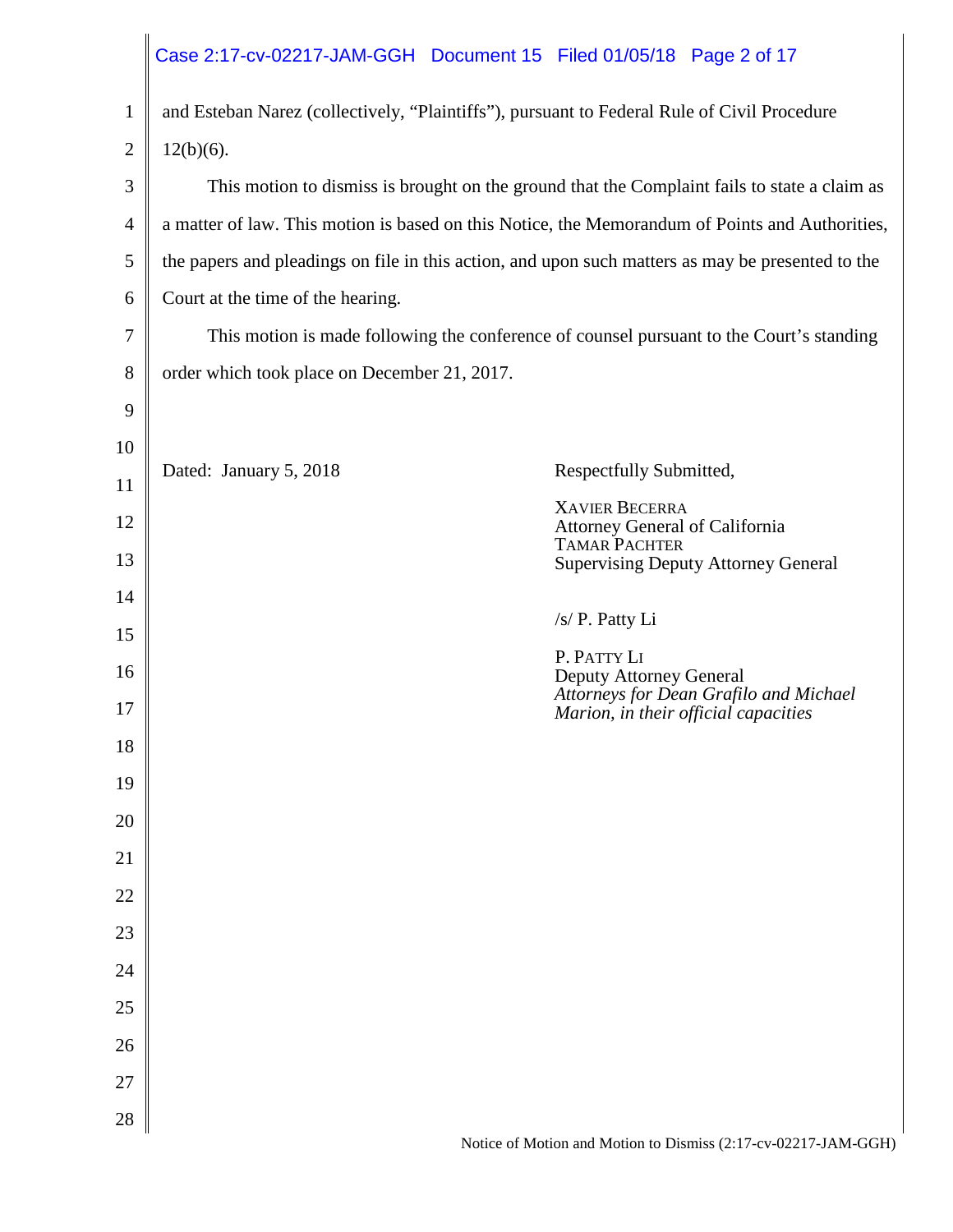|          |                | Case 2:17-cv-02217-JAM-GGH  Document 15  Filed 01/05/18  Page 3 of 17         |
|----------|----------------|-------------------------------------------------------------------------------|
| 1        |                | <b>TABLE OF CONTENTS</b>                                                      |
| 2        |                | Page                                                                          |
| 3        |                |                                                                               |
| 4        |                |                                                                               |
| 5        | $\mathbf{I}$ . |                                                                               |
|          | II.            |                                                                               |
| 6        |                |                                                                               |
| 7        | $\mathbf{I}$ . | The "Ability-to-Benefit" Requirement Regulates Non-Expressive Conduct         |
| 8        |                |                                                                               |
| 9        |                | The Ability-to-Benefit Requirement Regulates Conduct 4<br>A.                  |
| 10       |                | <b>B.</b>                                                                     |
| 11       |                | The Ability-to-Benefit Requirement Survives Rational Basis<br>$\mathcal{C}$ . |
| 12       | II.            | The Ability-to-Benefit Requirement Does Not Implicate First Amendment         |
| 13       |                | The Ability-to-Benefit Requirement Does Not Regulate Expressive<br>A.         |
| 14       |                | <b>B.</b>                                                                     |
| 15       |                |                                                                               |
| 16       |                |                                                                               |
| 17       |                |                                                                               |
| 18       |                |                                                                               |
| 19       |                |                                                                               |
| 20       |                |                                                                               |
| 21       |                |                                                                               |
| 22       |                |                                                                               |
| 23       |                |                                                                               |
| 24       |                |                                                                               |
| 25<br>26 |                |                                                                               |
| 27       |                |                                                                               |
| 28       |                |                                                                               |
|          |                | $\mathbf{i}$                                                                  |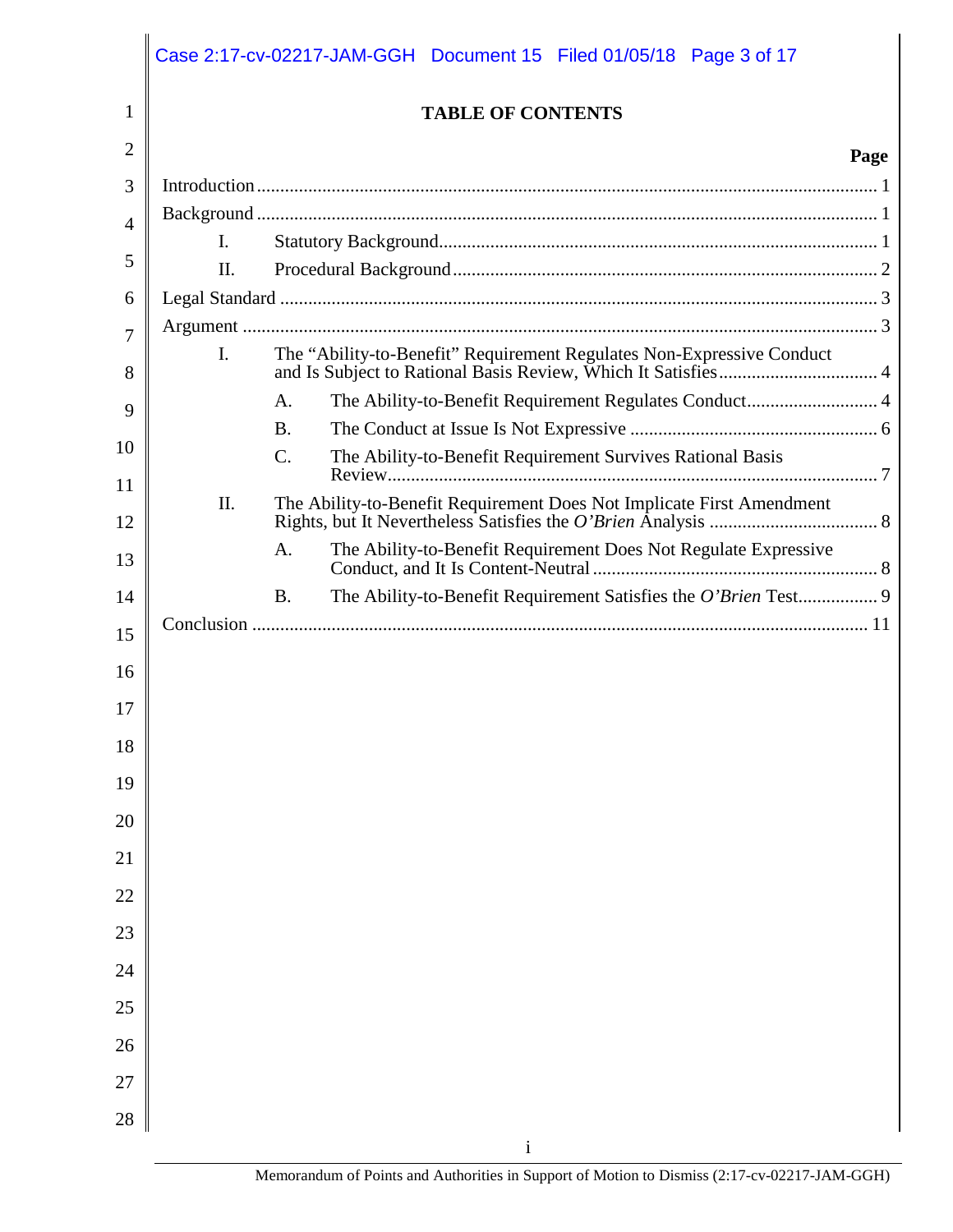|                | Case 2:17-cv-02217-JAM-GGH Document 15 Filed 01/05/18 Page 4 of 17      |
|----------------|-------------------------------------------------------------------------|
| $\mathbf{1}$   | <b>TABLE OF AUTHORITIES</b>                                             |
| $\overline{2}$ | Page                                                                    |
| 3              | <b>CASES</b>                                                            |
| $\overline{4}$ | Anderson v. City of Hermosa Beach                                       |
| 5              |                                                                         |
| 6              | Arcara v. Cloud Books, Inc.                                             |
| 7              |                                                                         |
| 8              | Ashcroft v. Iqbal                                                       |
| 9              | Brown v. Entertainment Merchants Ass'n                                  |
| 10             |                                                                         |
| 11             | Crawford v. Lungren                                                     |
| 12             | Cuesnongle v. Ramos                                                     |
| 13             |                                                                         |
| 14             | Giboney v. Empire Storage & Ice Co.                                     |
| 15             |                                                                         |
| 16             | Int'l Franchise Ass'n, Inc. v. City of Seattle                          |
| 17             | Jacobs v. Clark Cty. Sch. Dist.                                         |
| 18             |                                                                         |
| 19             | Lazy Y Ranch Ltd. v. Behrens                                            |
| 20             |                                                                         |
| 21             | Nat'l Ass'n for Advancement of Psychoanalysis v. Cal. Bd. of Psychology |
| 22             | Nat'l Conference of Pers. Managers, Inc. v. Brown                       |
| 23             |                                                                         |
| 24             | Nev. Comm'n on Ethics v. Carrigan                                       |
| 25             | North Star Int'l v. Ariz. Corp. Comm'n                                  |
| 26             |                                                                         |
| 27             | Ohralik v. Ohio State Bar Ass'n                                         |
| 28             |                                                                         |
|                | $\overline{11}$                                                         |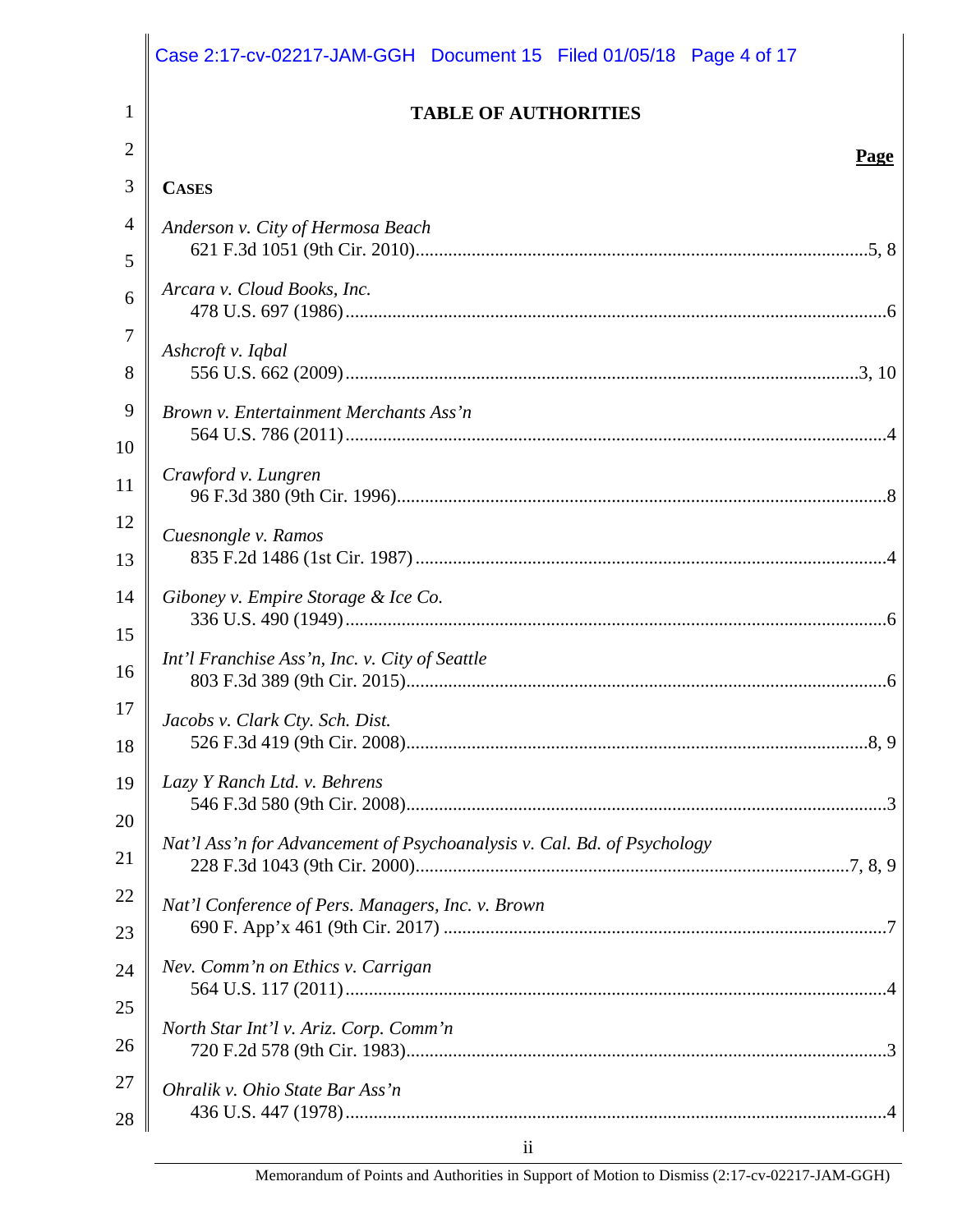|          | Case 2:17-cv-02217-JAM-GGH Document 15 Filed 01/05/18 Page 5 of 17 |
|----------|--------------------------------------------------------------------|
| 1        | <b>TABLE OF AUTHORITIES</b>                                        |
| 2        | (continued)<br>Page                                                |
| 3        | Pickup v. Brown                                                    |
| 4        |                                                                    |
| 5        | Romero-Ochoa v. Holder                                             |
| 6<br>7   | Rumsfeld v. Forum for Academic & Institutional Rights, Inc.        |
| 8<br>9   | Sorrell v. IMS Health, Inc.                                        |
| 10       | Spence v. State of Wash.                                           |
| 11<br>12 | Turner Broadcasting System, Inc. v. FCC                            |
| 13<br>14 | United States v. Albertini                                         |
| 15       | United States v. O'Brien                                           |
| 16<br>17 | Univ. of Pennsylvania v. E.E.O.C.                                  |
| 18       | <b>STATUTES</b>                                                    |
| 19       | California Education Code                                          |
| 20       |                                                                    |
| 21       |                                                                    |
| 22       |                                                                    |
| 23       |                                                                    |
| 24       |                                                                    |
| 25       |                                                                    |
| 26       |                                                                    |
| 27       | <b>CONSTITUTIONAL PROVISIONS</b>                                   |
| 28       | <b>United States Constitution</b>                                  |
|          | iii                                                                |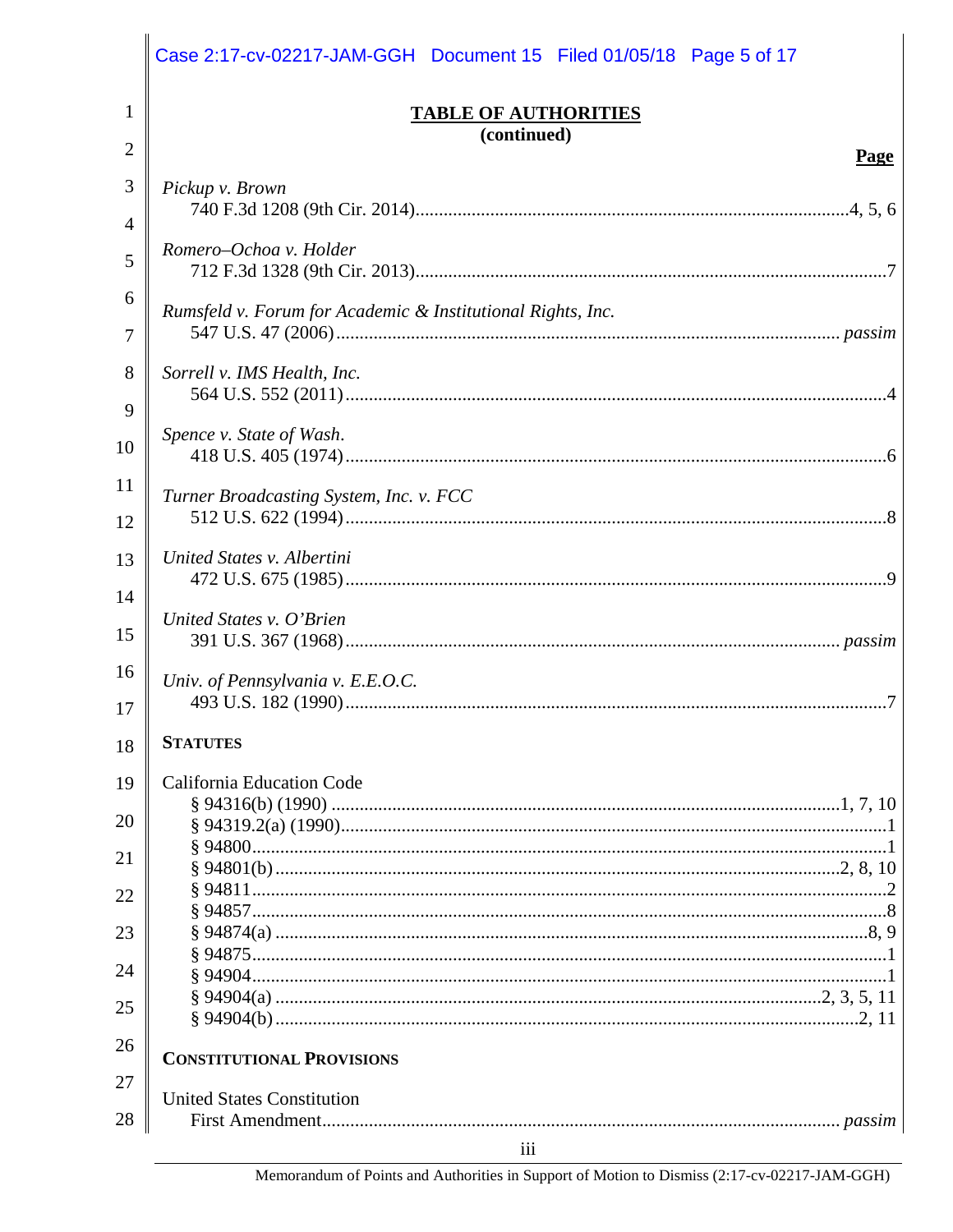|                | Case 2:17-cv-02217-JAM-GGH Document 15 Filed 01/05/18 Page 6 of 17                                                                                        |
|----------------|-----------------------------------------------------------------------------------------------------------------------------------------------------------|
| $\mathbf{1}$   | <b>TABLE OF AUTHORITIES</b>                                                                                                                               |
| $\overline{2}$ | (continued)<br><b>Page</b>                                                                                                                                |
| 3              | <b>COURT RULES</b>                                                                                                                                        |
| $\overline{4}$ |                                                                                                                                                           |
| 5              | <b>OTHER AUTHORITIES</b>                                                                                                                                  |
| 6<br>7         | Ability-to-Benefit (ATB) Examination, Alternative to the ATB Examination,<br>Department of Consumer Affairs, Bureau for Private Postsecondary Education11 |
| 8              |                                                                                                                                                           |
| 9              |                                                                                                                                                           |
| 10             |                                                                                                                                                           |
| 11             |                                                                                                                                                           |
| 12             |                                                                                                                                                           |
| 13             |                                                                                                                                                           |
| 14             |                                                                                                                                                           |
| 15             |                                                                                                                                                           |
| 16             |                                                                                                                                                           |
| 17             |                                                                                                                                                           |
| 18             |                                                                                                                                                           |
| 19             |                                                                                                                                                           |
| 20             |                                                                                                                                                           |
| 21             |                                                                                                                                                           |
| 22             |                                                                                                                                                           |
| 23             |                                                                                                                                                           |
| 24             |                                                                                                                                                           |
| 25             |                                                                                                                                                           |
| 26             |                                                                                                                                                           |
| 27<br>28       |                                                                                                                                                           |
|                | $iv$                                                                                                                                                      |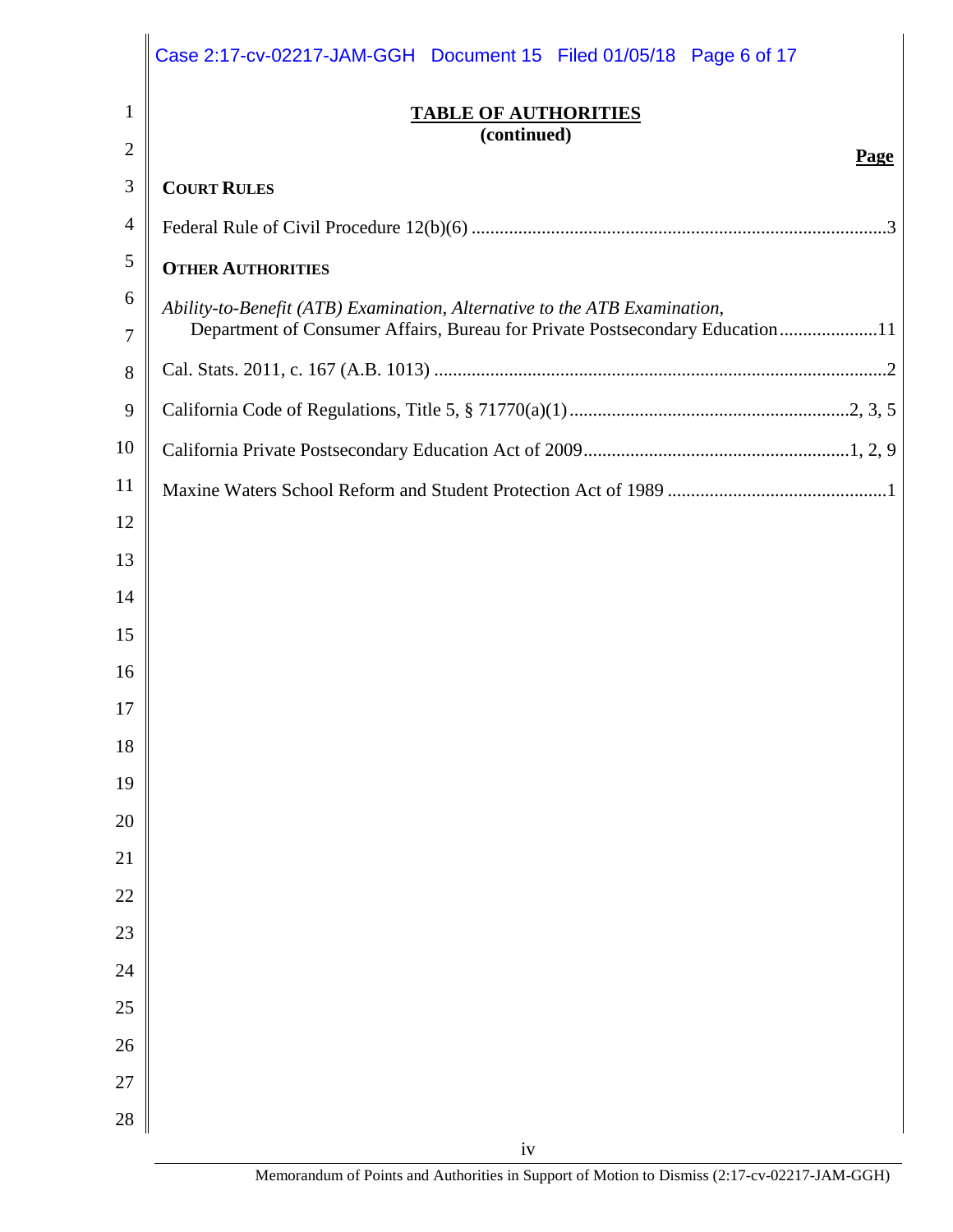2

1

#### **INTRODUCTION**

3 4 5 6 7 8 9 10 Plaintiffs challenge a state law and related regulation governing the enrollment practices of private postsecondary educational institutions. The complaint, however, fails as a matter of law to allege a viable First Amendment violation. The challenged requirement regulates conduct, not speech. It does not limit the speech of an educational institution or an instructor; rather, it limits the institution's ability to enroll a student by requiring verification that the student has an ability to benefit from the instruction. This regulation of conduct is subject to rational basis review, which it easily survives. And even if the requirement could be construed as a regulation of expressive conduct, it would satisfy *United States v. O'Brien,* 391 U.S. 367 (1968) as a matter of law. Accordingly, the complaint should be dismissed.

11

12

#### **BACKGROUND**

#### **I. STATUTORY BACKGROUND**

13 14 15 16 17 18 19 20 21 22 23 The Maxine Waters School Reform and Student Protection Act of 1989 was based upon legislative findings that "students have been substantially harmed and the public perception of reputable institutions has been damaged because of the fraudulent, deceptive, and unfair conduct of some institutions that offer courses of instruction for a term of two years or less that are supposed to prepare students for employment in various occupations." Cal. Educ. Code § 94316(b) (1990). The Legislature also found, "Some students have been enrolled who do not have the ability to benefit from the instruction," *id*., and thus instituted a new requirement that a private postsecondary educational institution "shall not enter into an agreement for a course of instruction with a student unless the institution first administers to the student and the student passes a test that establishes the student's ability to benefit from the course of instruction" *id*. § 94319.2(a) (1990).

24 25 26 27 28 The modern iteration of this ability-to-benefit requirement was enacted in 2009, as part of the California Private Postsecondary Education Act of 2009 (the "Act"). Cal. Educ. Code §§ 94800, 94904. The Act also established the Bureau for Private and Postsecondary Education ("Bureau") within the Department of Consumer Affairs, as the entity charged with regulating private postsecondary educational institutions in California. Id. § 94875. The Act contains a

1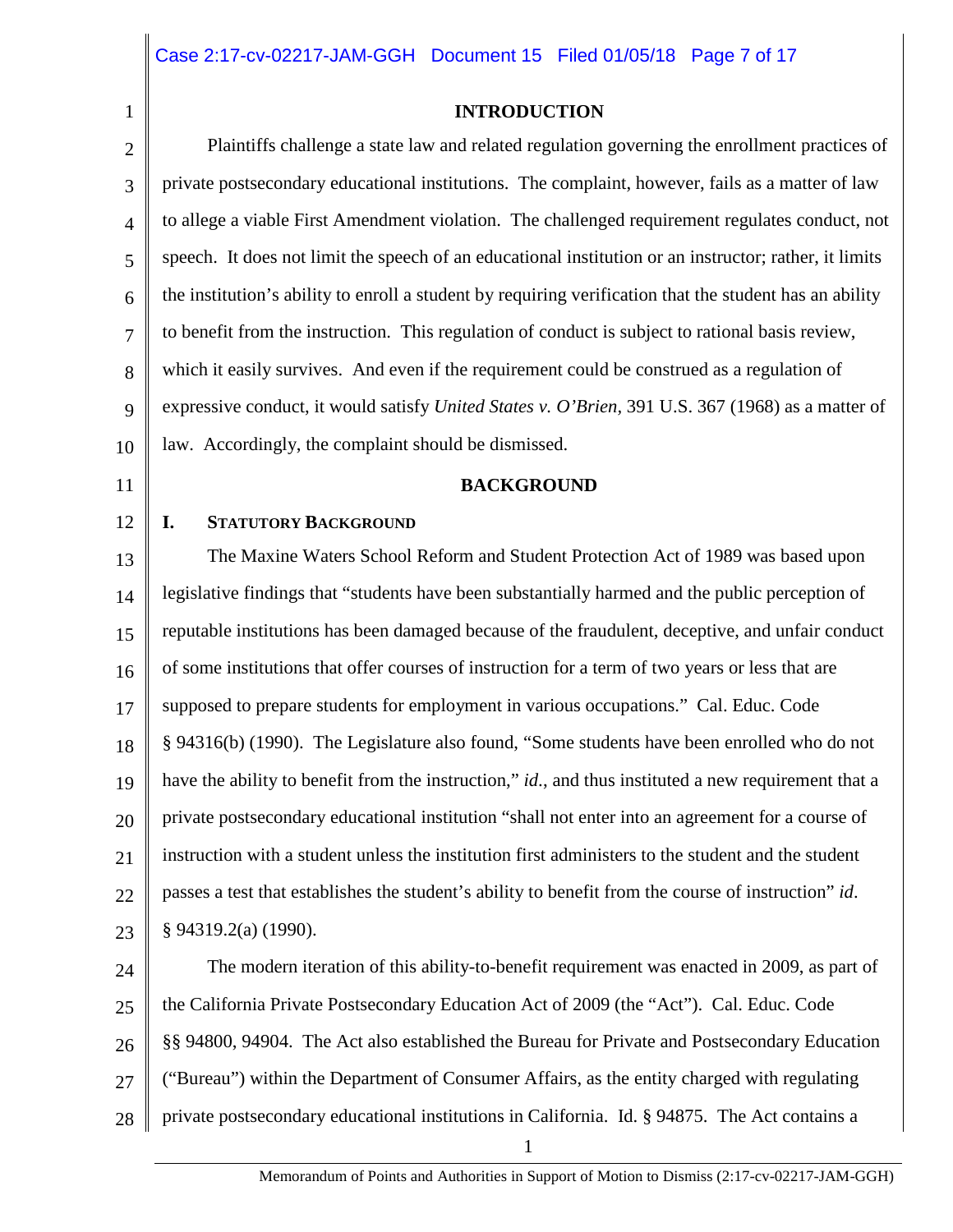## Case 2:17-cv-02217-JAM-GGH Document 15 Filed 01/05/18 Page 8 of 17

1 2 3 4 5 6 7 legislative finding that "concerns about the value of degrees and diplomas issued by private postsecondary schools, and the lack of protections for private postsecondary school students and consumers of those schools' services, have highlighted the need for strong state-level oversight of private postsecondary schools." *Id*. § 94801(b). The Legislature subsequently described the Act's "requirement that an ability-to-benefit student, as defined, must take and pass an independently administered examination" as a requirement designed to "ensure minimum standards of instructional quality and institutional stability." Cal. Stats. 2011, c. 167 (A.B. 1013).

8 9 10 11 12 13 14 15 16 17 18 19 20 21 22 23 24 The current ability-to-benefit requirement applies to students lacking "a certificate of graduation from a school providing secondary education, or a recognized equivalent of that certificate." Cal. Educ. Code § 94811. Before such a student may "execute an enrollment agreement" with a private postsecondary educational institution, the institution "shall have the student take an independently administered examination from the list of examinations prescribed by the United States Department of Education pursuant to Section 484(d) of the federal Higher Education Act of 1965 (20 U.S.C. Sec. 1070a et seq.)." *Id*. § 94904(a). Such a student "shall not enroll unless the student achieves a score, as specified by the United States Department of Education, demonstrating that the student may benefit from the education and training being offered." *Id*. "If the United States Department of Education does not have a list of relevant examinations that pertain to the intended occupational training, the [Bureau] may publish its own list of acceptable examinations and required passing scores." *Id*. § 94904(b). An implementing regulation requires that private postsecondary educational institutions' written admissions standards specify that "[e]ach student admitted to an undergraduate degree program, or a diploma program, shall possess a high school diploma or its equivalent, or otherwise successfully take and pass the relevant examination as required by section 94904 of the Code." Cal. Code Regs. tit. 5,  $§ 71770(a)(1).$ 

25

#### **II. PROCEDURAL BACKGROUND**

26 27 28 2 As alleged in the Complaint, Plaintiffs are: (1) Pacific Coast Horseshoeing School, Inc. ("PCHS"), a vocational school for farriers that qualifies as a private postsecondary educational institution under the Act (Compl. ¶¶ 5, 8, 34-38); (2) the founder and owner of PCHS, Bob Smith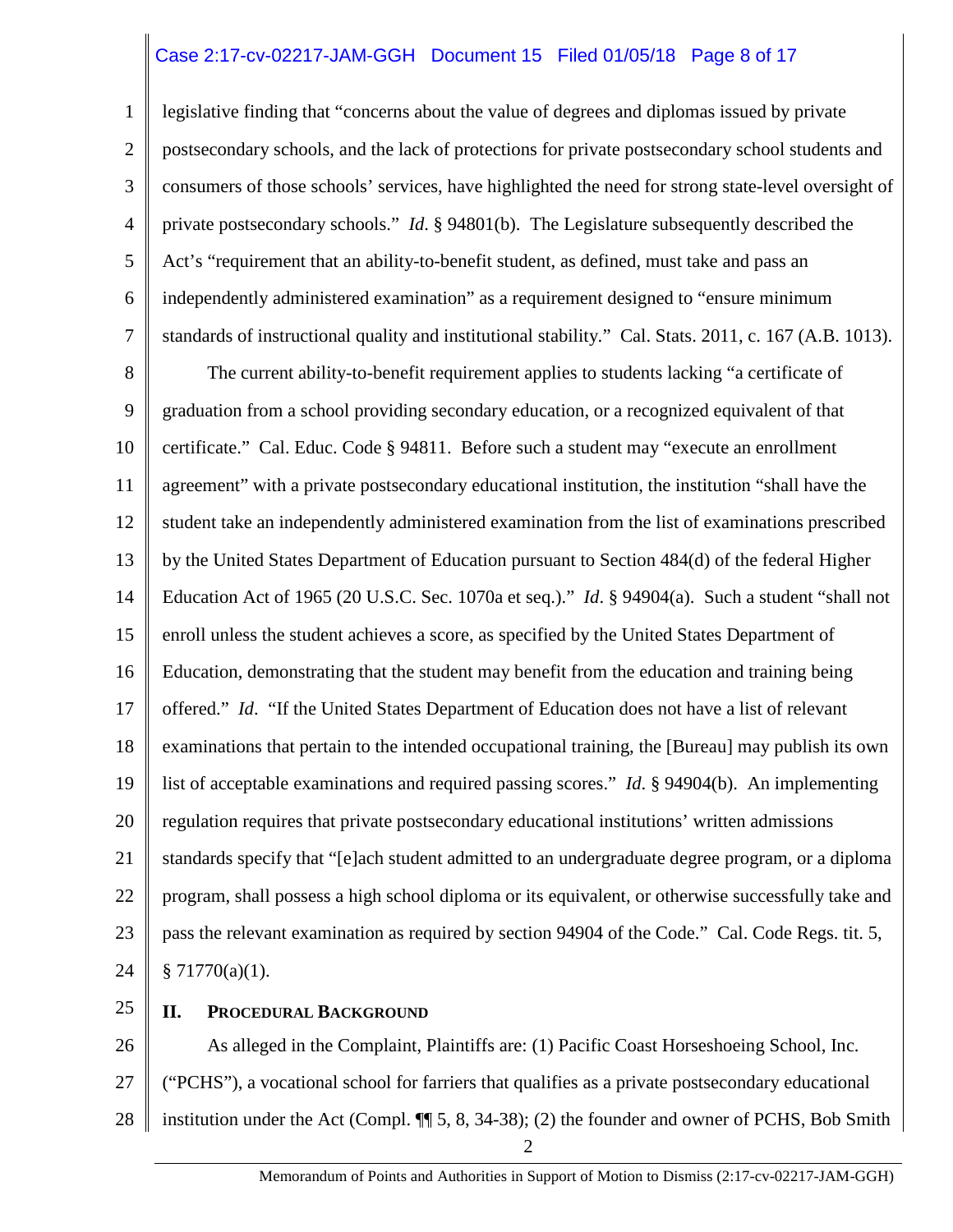## Case 2:17-cv-02217-JAM-GGH Document 15 Filed 01/05/18 Page 9 of 17

| $\mathbf{1}$   | (id. ¶6); and (3) a prospective student of PCHS, Esteban Narez, who does not have a high school          |
|----------------|----------------------------------------------------------------------------------------------------------|
| $\overline{2}$ | diploma or its equivalent (id. $\P$ 7, 9). Plaintiffs allege that the ability-to-benefit requirement as  |
| 3              | applied to Plaintiffs is a content-based restriction on First Amendment free speech rights. Id.          |
| $\overline{4}$ | 11 89-99. They seek a judicial declaration that the statutory ability-to-benefit requirement (Cal.       |
| 5              | Educ. Code § 94904(a)) and the implementing regulation (Cal. Code Regs. tit. 5, § 71770(a)(1))           |
| 6              | (collectively, "ability-to-benefit requirement") are "unconstitutional to the extent that those          |
| $\tau$         | provisions prohibit PCHS and [Smith] from teaching its horseshoeing curriculum to students               |
| 8              | who neither have a high-school diploma, nor who have obtained a high-school equivalent, nor              |
| 9              | who have taken and passed an ability-to-benefit examination." <i>Id.</i> , Prayer for Relief $\P$ A. The |
| 10             | Complaint also seeks injunctive relief to this effect. $Id$ ., Prayer for Relief $\P C$ .                |
| 11             | <b>LEGAL STANDARD</b>                                                                                    |
| 12             | A motion to dismiss under Federal Rule of Civil Procedure 12(b)(6) tests the legal                       |
| 13             | sufficiency of the complaint. See North Star Int'l v. Ariz. Corp. Comm'n, 720 F.2d 578, 581 (9th         |
| 14             | Cir. 1983). "To survive a motion to dismiss, a complaint must contain sufficient factual matter,         |
| 15             | accepted as true, to state a claim to relief that is plausible on its face." Ashcroft v. Iqbal, 556 U.S. |
| 16             | 662, 678 (2009) (citations and quotations omitted). The court accepts as true all material               |
| 17             | allegations in the complaint and construes those allegations in the light most favorable to the          |
| 18             | plaintiff. See Lazy Y Ranch Ltd. v. Behrens, 546 F.3d 580, 588 (9th Cir. 2008). However, "a              |
| 19             | pleading that offers 'labels and conclusions' or 'a formulaic recitation of the elements of a cause      |
| 20             | of action" cannot survive a motion to dismiss. <i>Iqbal</i> , 556 U.S. at 678.                           |
| 21             | <b>ARGUMENT</b>                                                                                          |
| 22             | Plaintiffs contend that because "[t]eaching horseshoeing consists of communicating a                     |
| 23             | message—meaning it is speech" (Compl. ¶ 89), and because "[t]he Act's differential treatment of          |
| 24             | vocational teaching, which is regulated, and avocational teaching, which is not, is content based"       |
| 25             | (id. 193), their challenge to the ability-to-benefit requirement should receive heightened scrutiny      |
| 26             | (id. ¶ 95-98). But under prevailing Supreme Court and Ninth Circuit authority, the ability-to-           |
| 27             | benefit requirement regulates conduct, not speech, and survives rational basis review. While the         |
| 28             |                                                                                                          |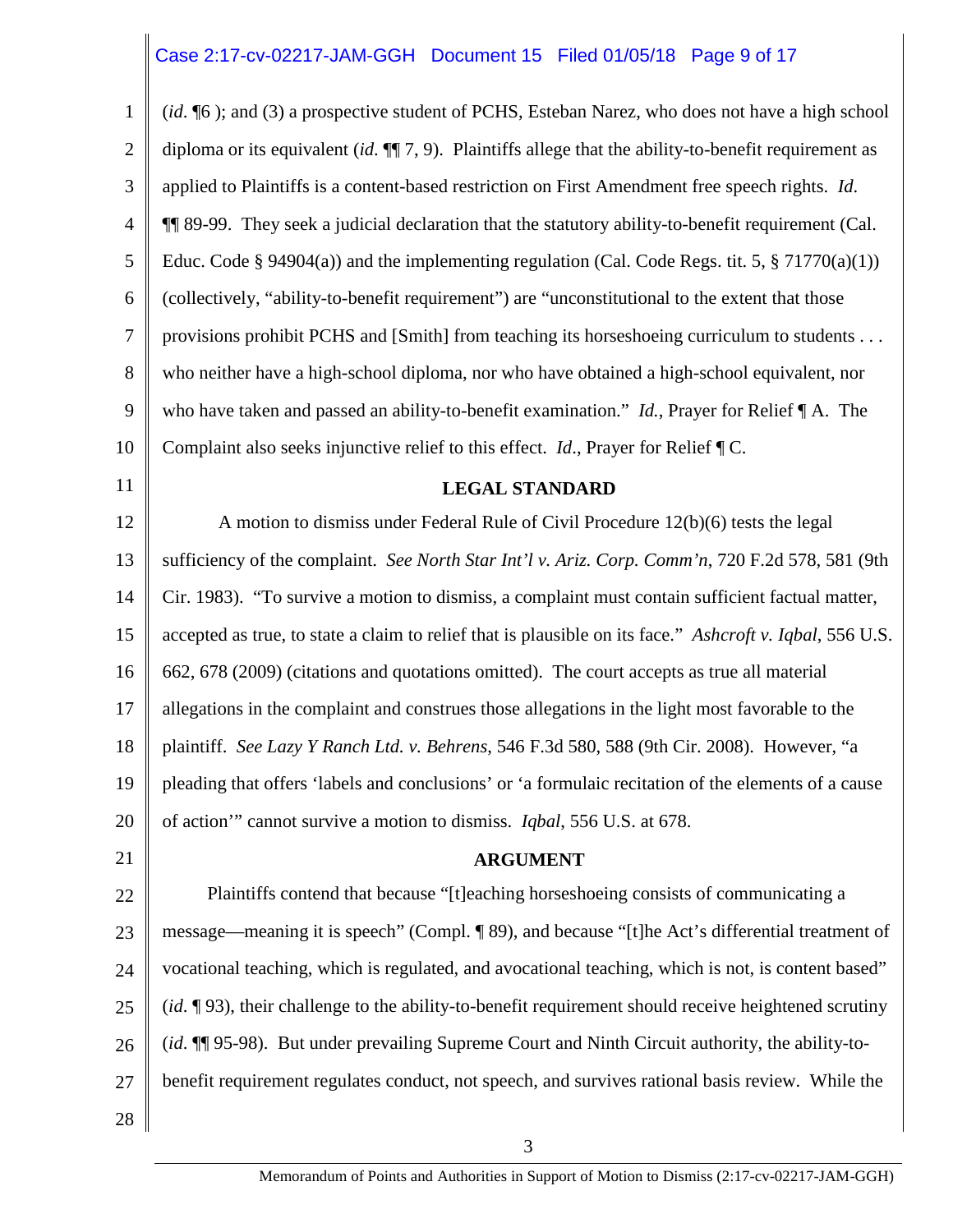## Case 2:17-cv-02217-JAM-GGH Document 15 Filed 01/05/18 Page 10 of 17

requirement does not regulate protected expressive conduct, it nevertheless would survive the analysis set forth in *O'Brien,* 391 U.S. 367.

3

4

1

2

#### **I. THE "ABILITY-TO-BENEFIT" REQUIREMENT REGULATES NON-EXPRESSIVE CONDUCT AND IS SUBJECT TO RATIONAL BASIS REVIEW, WHICH IT SATISFIES**

5 6 7 8 9 10 11 12 13 14 15 16 17 18 19 The First Amendment to the United States Constitution prohibits laws that "abridg[e] the freedom of speech." U.S. Const. amend. I. The "first step" in the analysis of a free speech claim is to determine whether the challenged law "is a regulation of conduct or speech." *Pickup v. Brown*, 740 F.3d 1208, 1225, *as amended on denial of petition for reh'g en banc* (9th Cir. 2014). Courts routinely distinguish between the regulation of expressive speech under the First Amendment and the regulation of conduct carried out through speech. These distinctions are drawn because regulations that target expressions of opinion and/or "discourse on public matters" implicate the core values protected by the First Amendment. *Brown v. Entertainment Merchants Ass'n*, 564 U.S. 786, 790 (2011). In contrast, the First Amendment "has no application when what is restricted is not protected speech." *Nev. Comm'n on Ethics v. Carrigan*, 564 U.S. 117, 121 (2011). "[R]estrictions on protected expression are distinct from restrictions on economic activity or, more generally, on nonexpressive conduct." *Sorrell v. IMS Health, Inc.*, 564 U.S. 552, 567 (2011); *see also Ohralik v. Ohio State Bar Ass'n*, 436 U.S. 447, 456 (1978) ("[T]he State does not lose its power to regulate commercial activity deemed harmful to the public whenever speech is a component of that activity.").

20

## **A. The Ability-to-Benefit Requirement Regulates Conduct**

21 22 23 24 25 26 27 28 The ability-to-benefit requirement regulates the act of enrolling students in private postsecondary educational institutions. It does not restrict any expressive conduct of PCHS or its instructors or students. Academic institutions are "properly subject to numerous administrative regulatory schemes which do not implicate First Amendment concerns. Some of the most obvious examples include intervention of the Treasury Department in affairs of income, taxation and property, and regulation by the Department of Labor of employee matters." *Cuesnongle v. Ramos*, 835 F.2d 1486, 1501 (1st Cir. 1987) (rejecting argument that administrative review of "*any* matter concerning private Academia" abridges First Amendment academic freedom).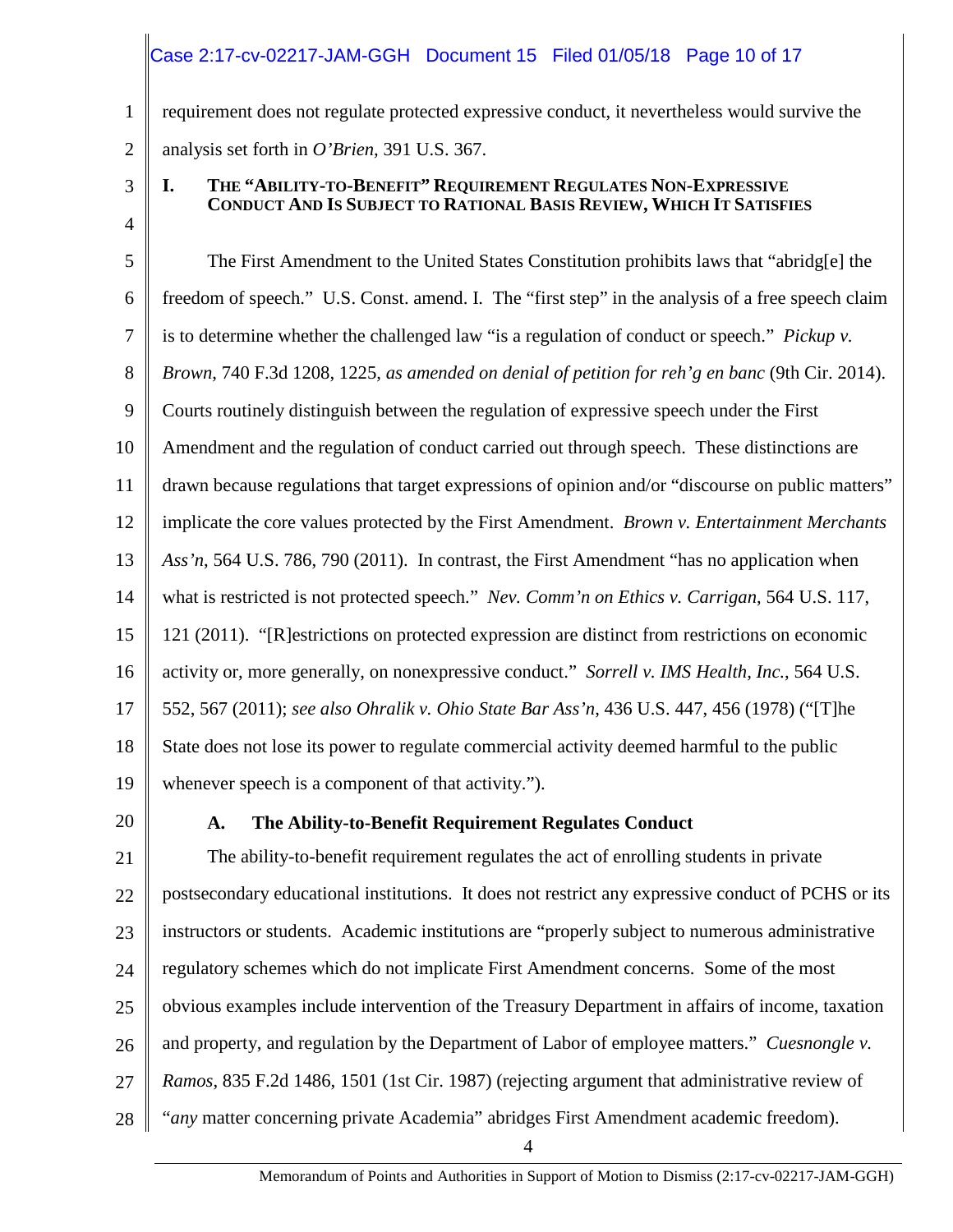### Case 2:17-cv-02217-JAM-GGH Document 15 Filed 01/05/18 Page 11 of 17

1 2 3 4 5 6 7 8 9 10 11 12 13 14 15 16 17 18 Plaintiffs mistakenly contend that the ability-to-benefit requirement abridges Plaintiffs' freedom of speech because it "restricts PCHS and [Smith] from teaching students who never finished high school," and because "[t]eaching horseshoeing consists of communicating a message—meaning it is speech." Compl. ¶ 94, 89. However, the statute and regulation at issue require only that certain students demonstrate they have the ability to benefit from the proposed course of instruction before enrolling in a private postsecondary educational institution. Cal. Educ. Code § 94904(a); Cal. Code Regs. tit. 5, § 71770(a)(1). The challenged law and regulation do not limit what Plaintiffs may teach once a student is properly enrolled. Plaintiffs' argument is squarely at odds with the approach taken by the Supreme Court in *Rumsfeld v. Forum for Academic & Institutional Rights, Inc.*, 547 U.S. 47 (2006) ("*FAIR*"). There, the Court held that the Solomon Amendment, which prohibited law schools from discriminating against military recruiters when providing campus access to outside employers, was not a regulation of the law schools' speech. *Id*. at 60. The Court found that the Solomon Amendment regulated "conduct, not speech" because "[i]t affects what law schools must do—afford equal access to military recruiters—not what they may or may not say." *Id*. That reasoning applies equally here. The ability-to-benefit requirement affects what private postsecondary schools "must do"—verify a prospective student's ability to benefit from the proposed course of instruction—"not what they may or may not say."

19 20 21 22 23 24 25 26 27 28 While it is not proper to focus on the secondary effects of the ability-to-benefit requirement and treat it as a regulation of "teaching horseshoeing," a law does not regulate speech, for First Amendment purposes, simply because it regulates conduct involving speech. "The Supreme Court has consistently rejected 'the view that an apparently limitless variety of conduct can be labeled "speech" whenever the person engaging in the conduct intends thereby to express an idea.'" *Anderson v. City of Hermosa Beach*, 621 F.3d 1051, 1058 (9th Cir. 2010) (quoting *O'Brien,* 391 U.S. at 376 (analyzing a prosecution for the symbolic burning of a draft card to protest the draft)). In *Pickup*, the Ninth Circuit considered legislation forbidding statelicensed mental health providers from engaging in "sexual orientation change efforts" with patients under 18 years of age. *Pickup*, 740 F.3d at 1221. The court held that this restriction was

5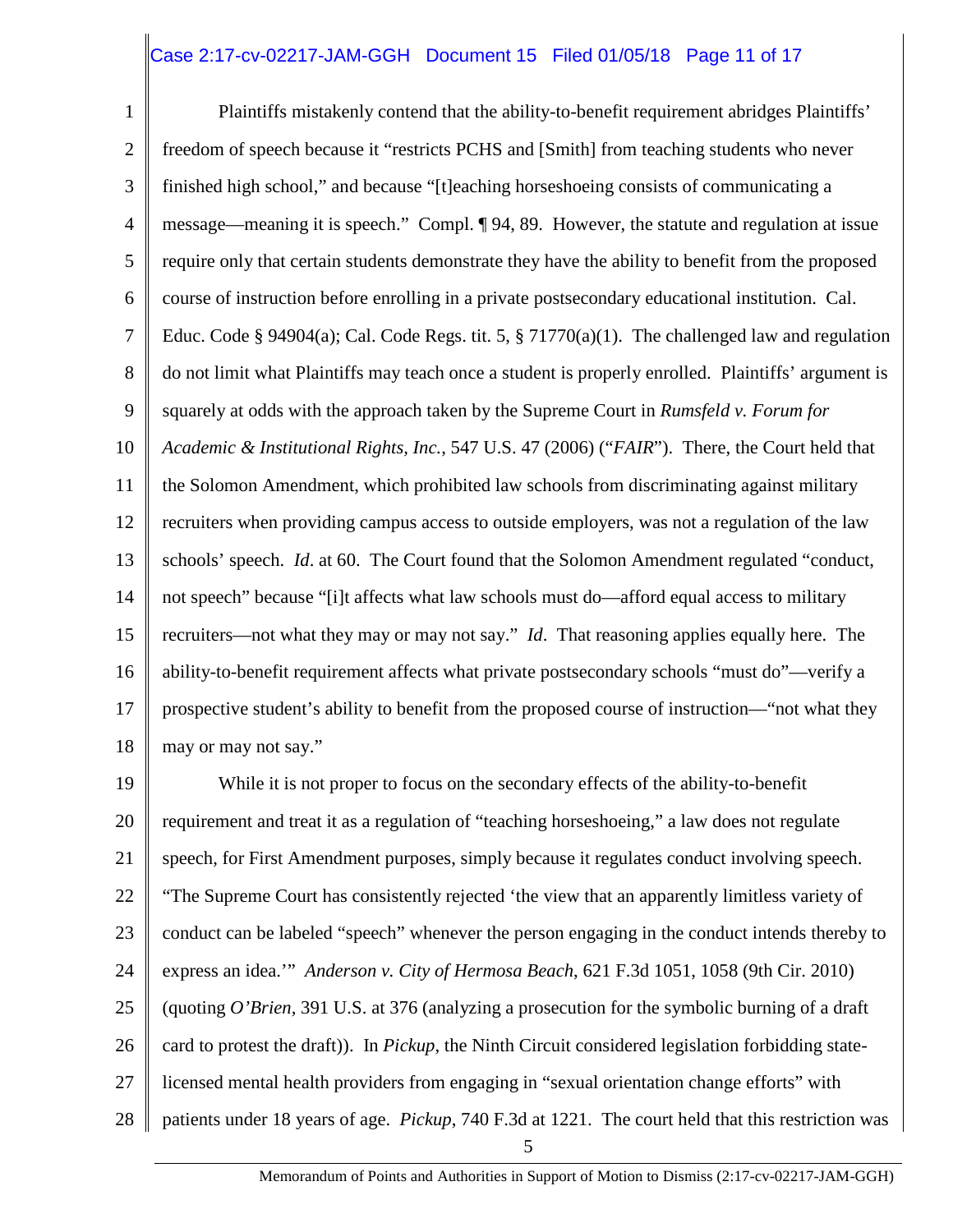## Case 2:17-cv-02217-JAM-GGH Document 15 Filed 01/05/18 Page 12 of 17

1 2 3 4 5 a regulation of non-expressive conduct, not speech, even though the regulation could "have an incidental effect on speech." *Id*. at 1229. As the court found, "the fact that speech may be used to carry out those therapies does not turn the regulation of conduct into a regulation of speech." *Id.* As in *Pickup*, the use of speech in performing the conduct at issue (teaching horseshoeing) does not convert the requirement into one that regulates speech.

6

#### **B. The Conduct at Issue Is Not Expressive**

7 8 9 10 11 12 13 14 15 16 17 18 19 20 21 22 While the First Amendment protects conduct "with a significant expressive element," *Int'l Franchise Ass'n, Inc. v. City of Seattle*, 803 F.3d 389, 408 (9th Cir. 2015) (citing *Arcara v. Cloud Books, Inc.*, 478 U.S. 697, 706-07 (1986)), "[t]he Supreme Court has made clear that First Amendment protection does not apply to conduct that is not 'inherently expressive,'" *Pickup*, 740 F.3d at 1225 (citing *FAIR*, 547 U.S. at 66). Thus, "it has never been deemed an abridgement of freedom of speech . . . to make a course of conduct illegal merely because the conduct was in part initiated, evidenced, or carried out by means of [speech]." *FAIR*, 547 U.S. at 62 (quoting *Giboney v. Empire Storage & Ice Co.*, 336 U.S. 490, 502 (1949)). *See also Int'l Franchise Ass'n*, 803 F.3d at 408 (minimum wage ordinance was "plainly an economic regulation that does not target speech or expressive conduct" because formation of "a business relationship and . . . resulting business activities" was not expressive activity). Conduct intending to express an idea may be constitutionally protected only if it is "sufficiently imbued with elements of communication to fall within the scope of the First and Fourteenth Amendments," which means that "[a]n intent to convey a particularized message [is] present, and . . . the likelihood [is] great that the message w[ill] be understood by those who view [ ] it." *Spence v. State of Wash*., 418 U.S. 405, 409, 11 (1974).

23 24 25 26 27 28 The conduct that is actually regulated by the ability-to-benefit requirement—the enrollment of students at private postsecondary educational institutions—would not be understood to convey a message by outside observers. By focusing on "teaching horseshoeing," as opposed to the conduct that is actually regulated by the ability-to-benefit requirement—enrollment in a private postsecondary educational institution—Plaintiffs attempt to convert the requirement into a regulation of expressive activity. But even assuming that the ability-to-benefit requirement is, by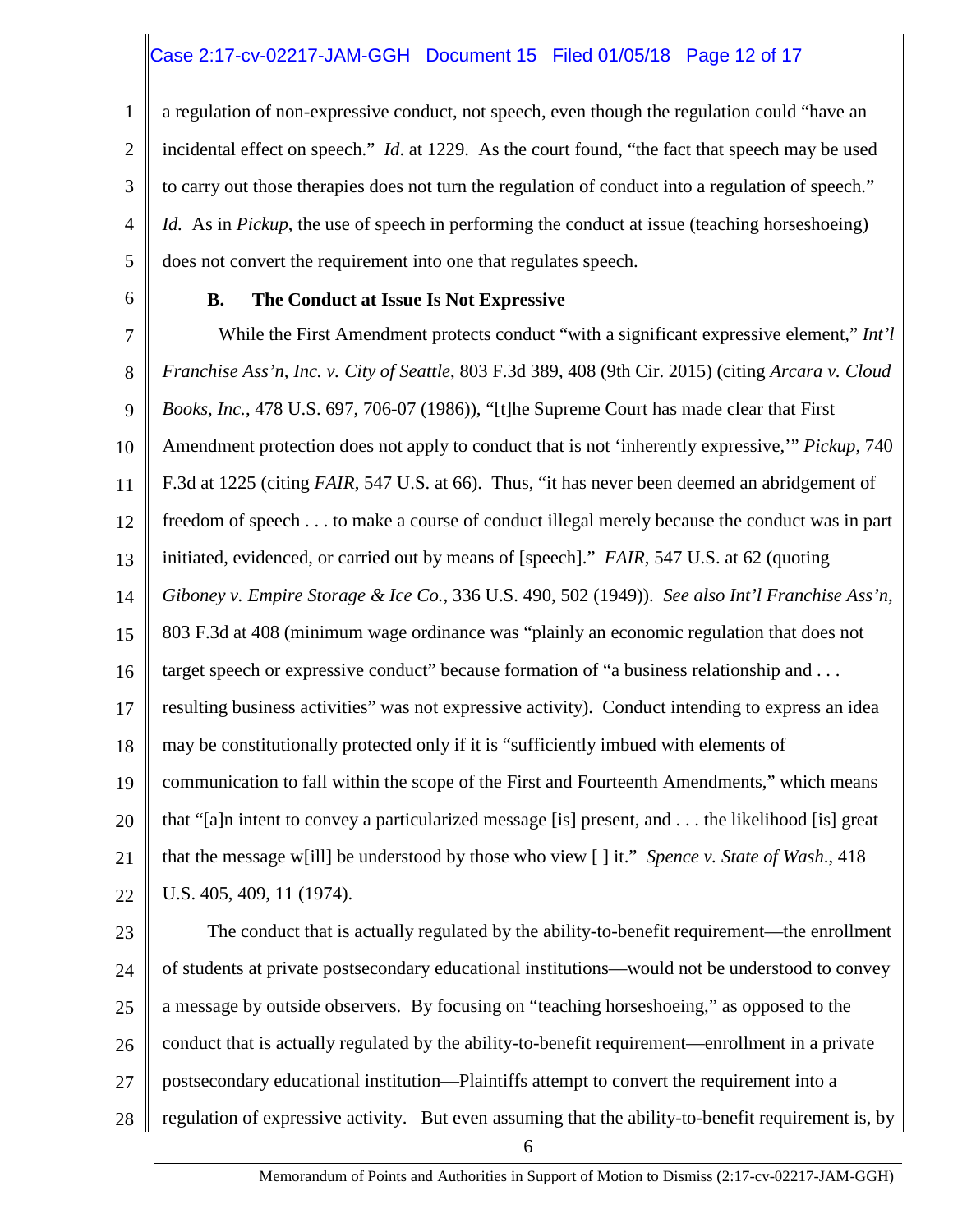## Case 2:17-cv-02217-JAM-GGH Document 15 Filed 01/05/18 Page 13 of 17

1 2 3 4 5 6 extension, a regulation of "teaching horseshoeing," such an activity does not have the "expressive quality of a parade, a newsletter, or the editorial page of a newspaper." *FAIR*, 547 U.S. at 64. Unlike flag burning, tattooing, and distributing handbills, "teaching horseshoeing" does not evince the requisite "intent to convey a particularized message" of the instructor's choosing, nor would the instructor likely be understood by the student as attempting to communicate such an expressive message.

7

#### **C. The Ability-to-Benefit Requirement Survives Rational Basis Review**

8 9 10 11 12 13 As a regulation of non-expressive conduct, the ability-to-benefit requirement does not implicate the First Amendment, and is "only subject to rational basis review, which it survives." *Nat'l Conference of Pers. Managers, Inc. v. Brown*, 690 F. App'x 461, 464 (9th Cir. 2017) (citing *Pickup*, 740 F.3d at 1230). *See also Univ. of Pennsylvania v. E.E.O.C.*, 493 U.S. 182, 201 (1990) ("Because we conclude that the EEOC subpoena process does not infringe any First Amendment right enjoyed by petitioner, the EEOC need not demonstrate any special justification").

14 15 16 17 18 19 20 21 Under rational basis review, duly enacted laws are presumed to be constitutional. *See Nat'l Ass'n for Advancement of Psychoanalysis v. Cal. Bd. of Psychology*, 228 F.3d 1043, 1050 (9th Cir. 2000) ("*NAAP*"). "We do not require that the government's action actually advance its stated purposes, but merely look to see whether the government *could* have had a legitimate reason for acting as it did." *Id.* at 1050 (internal quotation marks and citation omitted). Courts "ask only whether there are plausible reasons for [the legislature's] action, and if there are, [the] inquiry is at an end." *Romero–Ochoa v. Holder,* 712 F.3d 1328, 1331 (9th Cir. 2013) (internal quotation marks and citation omitted).

22 23 24 25 26 27 28 The ability-to-benefit requirement easily satisfies rational basis review. California has a legitimate interest in regulating private postsecondary educational institutions. The ability-tobenefit requirement promotes California's interest in protecting students from the harm that may result from being enrolled in courses when they "do not have the ability to benefit from the instruction." Cal. Educ. Code § 94316(b) (1990). The Legislature has determined that "concerns about the value of degrees and diplomas issued by private postsecondary schools, and the lack of protections for private postsecondary school students and consumers of those schools' services,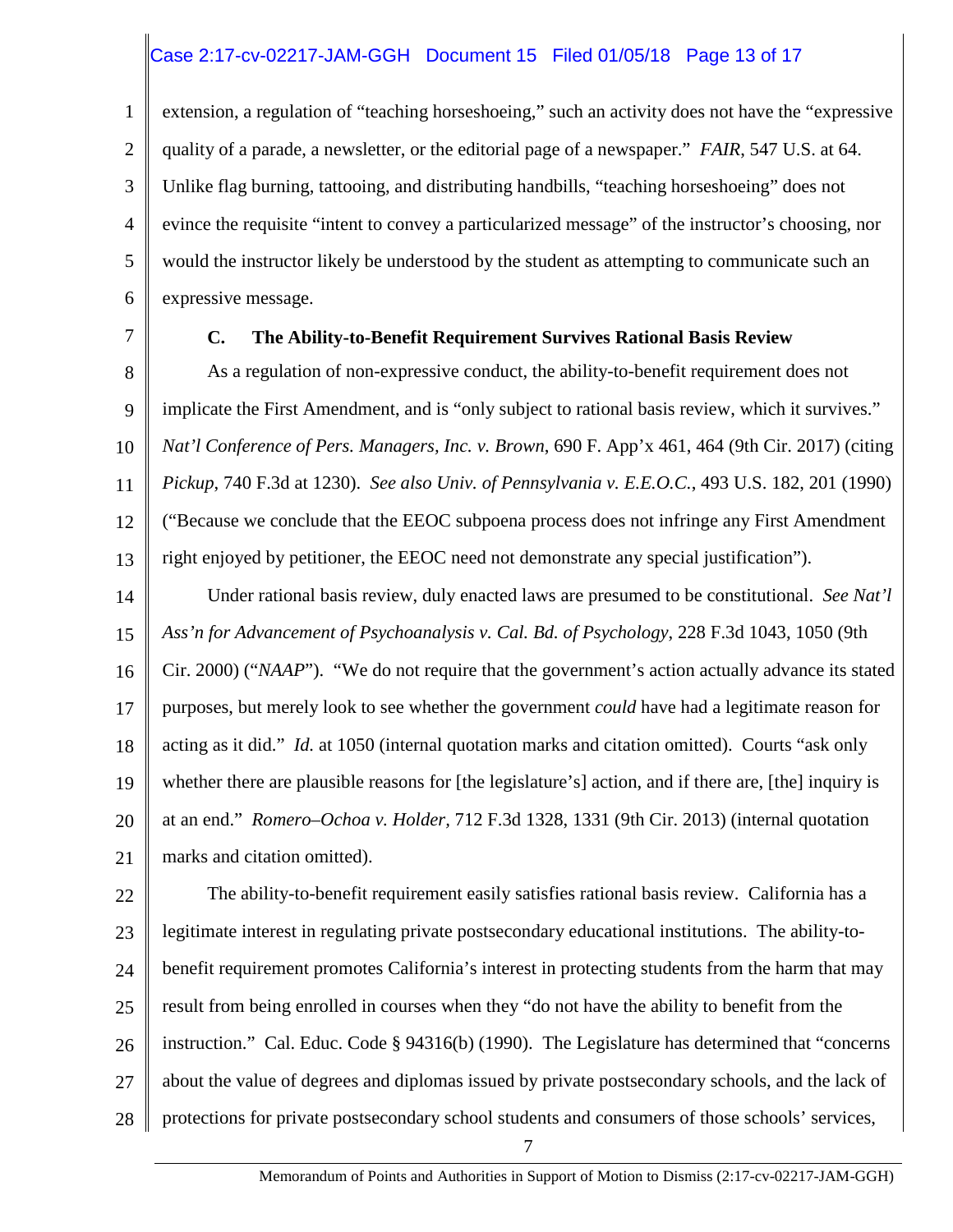## Case 2:17-cv-02217-JAM-GGH Document 15 Filed 01/05/18 Page 14 of 17

| 1              | have highlighted the need for strong state-level oversight of private postsecondary schools," id.            |
|----------------|--------------------------------------------------------------------------------------------------------------|
| $\overline{2}$ | § 94801(b), and the ability-to-benefit requirement is intended to "ensure minimum standards of               |
| 3              | instructional quality and institutional stability," as part of this important oversight function. Calif.     |
| 4              | Stats. 2011, c. 167 (A.B. 1013). Thus, the Legislature had a legitimate reason for enacting the              |
| 5              | ability-to-benefit requirement, which satisfies rational basis review.                                       |
| 6              | II.<br>The Ability-to-Benefit Requirement Does Not Implicate First Amendment                                 |
| 7              | Rights, but It Nevertheless Satisfies the O'Brien Analysis                                                   |
| 8              | The ability-to-benefit requirement is not properly interpreted to impact protected First                     |
| 9              | Amendment conduct, however, it would also survive scrutiny under O'Brien. "Restrictions on                   |
| 10             | protected expressive conduct are analyzed under the four-part test announced in $O'$ Brien, a less           |
| 11             | stringent test than those established for regulations of pure speech." Anderson, 621 F.3d at 1059.           |
| 12             | The Ability-to-Benefit Requirement Does Not Regulate Expressive<br>A.                                        |
| 13             | <b>Conduct, and It Is Content-Neutral</b>                                                                    |
| 14             | Plaintiffs attempt to allege a content-based regulation of speech, by contending that "[t]he                 |
| 15             | Act's differential treatment of vocational teaching, which is regulated, and avocational teaching,           |
| 16             | which is not, is content-based." Compl. $\lceil 93 \rceil$ (citing Cal. Educ. Code §§ 94857, 94874(a)). This |
| 17             | characterization is not supported by the case law. Even if the law did regulate expressive conduct           |
| 18             | (it does not), the law does not "dictate what can be said." NAAP, 228 F.3d at 1055.                          |
| 19             | "The 'principal inquiry' in determining whether a regulation is content-neutral or content-                  |
| 20             | based 'is whether the government has adopted [the] regulation because of [agreement or]                      |
| 21             | disagreement with the message it conveys." Crawford v. Lungren, 96 F.3d 380, 384 (9th Cir.                   |
| 22             | 1996) (quoting Turner Broadcasting System, Inc. v. FCC, 512 U.S. 622, 641 (1994)). "The                      |
| 23             | content-based/content-neutral dichotomy is not grounded in the text of the First Amendment                   |
| 24             | itself, but was created by the Supreme Court as a tool for distinguishing those regulations that             |
| 25             | seek to advance 'legitimate regulatory goals' from those that seek to 'suppress unpopular ideas or           |
| 26             | information or to manipulate the public debate through coercion rather than persuasion." Jacobs              |
| 27             | v. Clark Cty. Sch. Dist., 526 F.3d 419, 433 (9th Cir. 2008) (quoting Turner, 512 U.S. at 641).               |
| 28             |                                                                                                              |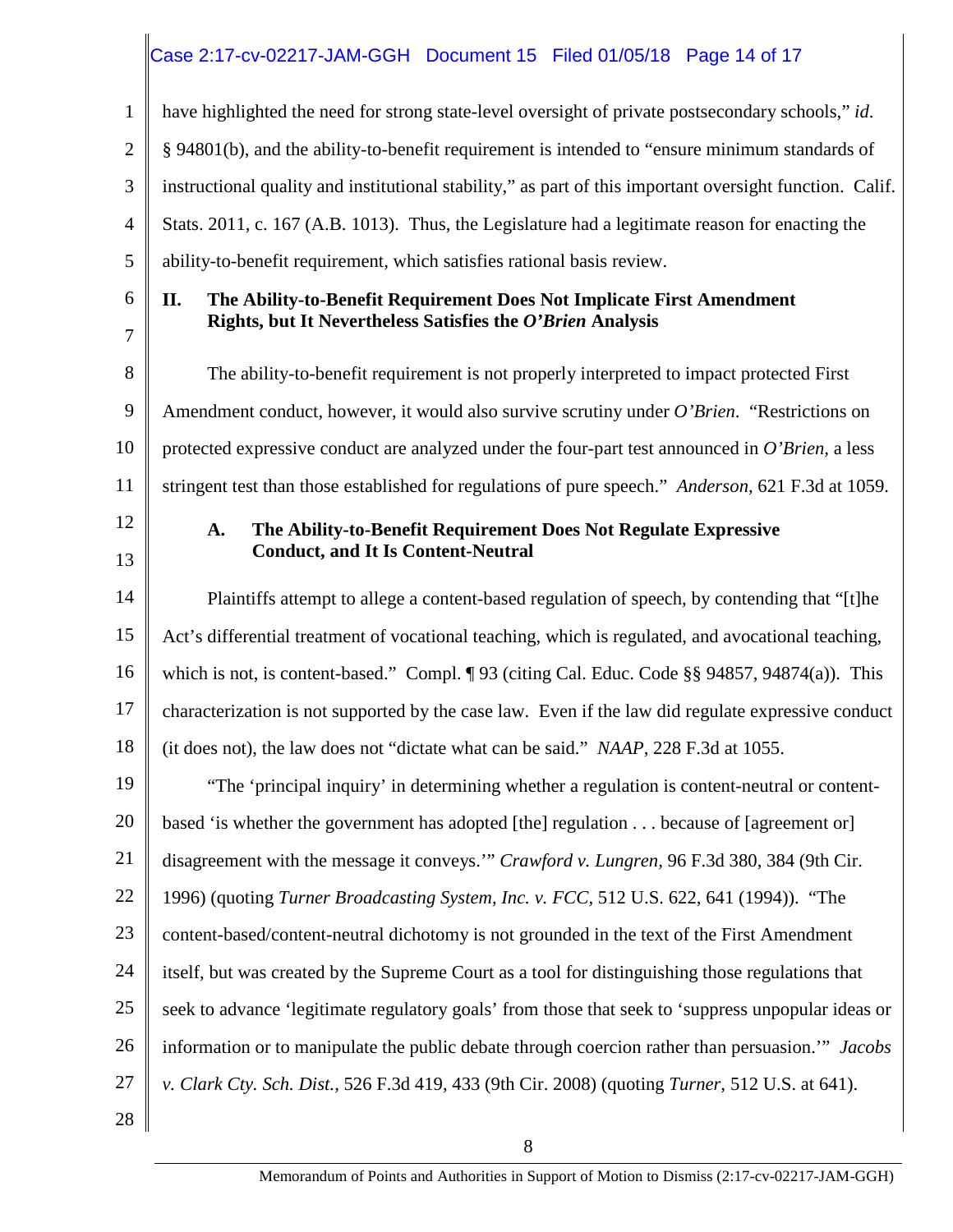## Case 2:17-cv-02217-JAM-GGH Document 15 Filed 01/05/18 Page 15 of 17

1 2 3 4 5 6 7 8 9 10 11 12 13 14 15 16 17 18 Plaintiffs do not allege that the ability-to-benefit requirement was motivated by a disagreement with the message conveyed by vocational teaching, as opposed to avocational teaching, if such a message even exists. There is no indication that the requirement is an attempt to "inundate the marketplace of ideas with [certain] messages or to starve that marketplace of contrary opinions." *Jacobs*, 526 F.3d at 433. The statutory distinction between vocational and avocational instruction supports the legitimate regulatory goal of ensuring that private postsecondary educational institutions holding themselves out to students with the promise of vocational training—that is, training necessary to perform a trade or craft and thereby support oneself financially—comply with requirements meant to safeguard those students, including the ability-to-benefit requirement. These concerns do not apply to institutions offering "solely avocational or recreational educational programs," which are exempt from the Act. Cal. Educ. Code § 94874(a). Nor does the statute or regulation dictate what can be said while providing vocational training, or prevent anyone from engaging in the speech necessary to train someone in a vocation, outside of the context of a private postsecondary educational institution. *See NAAP*, 228 F.3d at 1055 ("Nothing in the statutes prevents licensed therapists from utilizing psychoanalytical methods or prevents unlicensed people from engaging in psychoanalysis if no fee is charged.") There is thus no basis for finding the ability-to-benefit requirement to be a content-based regulation of speech or expressive conduct.

19

#### **B. The Ability-to-Benefit Requirement Satisfies the** *O'Brien* **Test**

20 21 22 23 24 25 26 27 A content-neutral law regulating conduct that incidentally burdens freedom of speech survives a First Amendment challenge if "it furthers an important or substantial government interest; if the governmental interest is unrelated to the suppression of free expression; and if the incidental restriction on alleged First Amendment freedoms is no greater than is essential to the furtherance of that interest." *O'Brien*, 391 U.S. at 377. Such a law need only promote a substantial interest "that would be achieved less effectively absent the regulation." *FAIR*, 547 U.S. at 67 (quoting *United States v. Albertini*, 472 U.S. 675, 689 (1985)). The ability-to-benefit requirement satisfies all of these factors. The requirement serves the

28 important government interest in protecting students from enrolling in courses when they "do not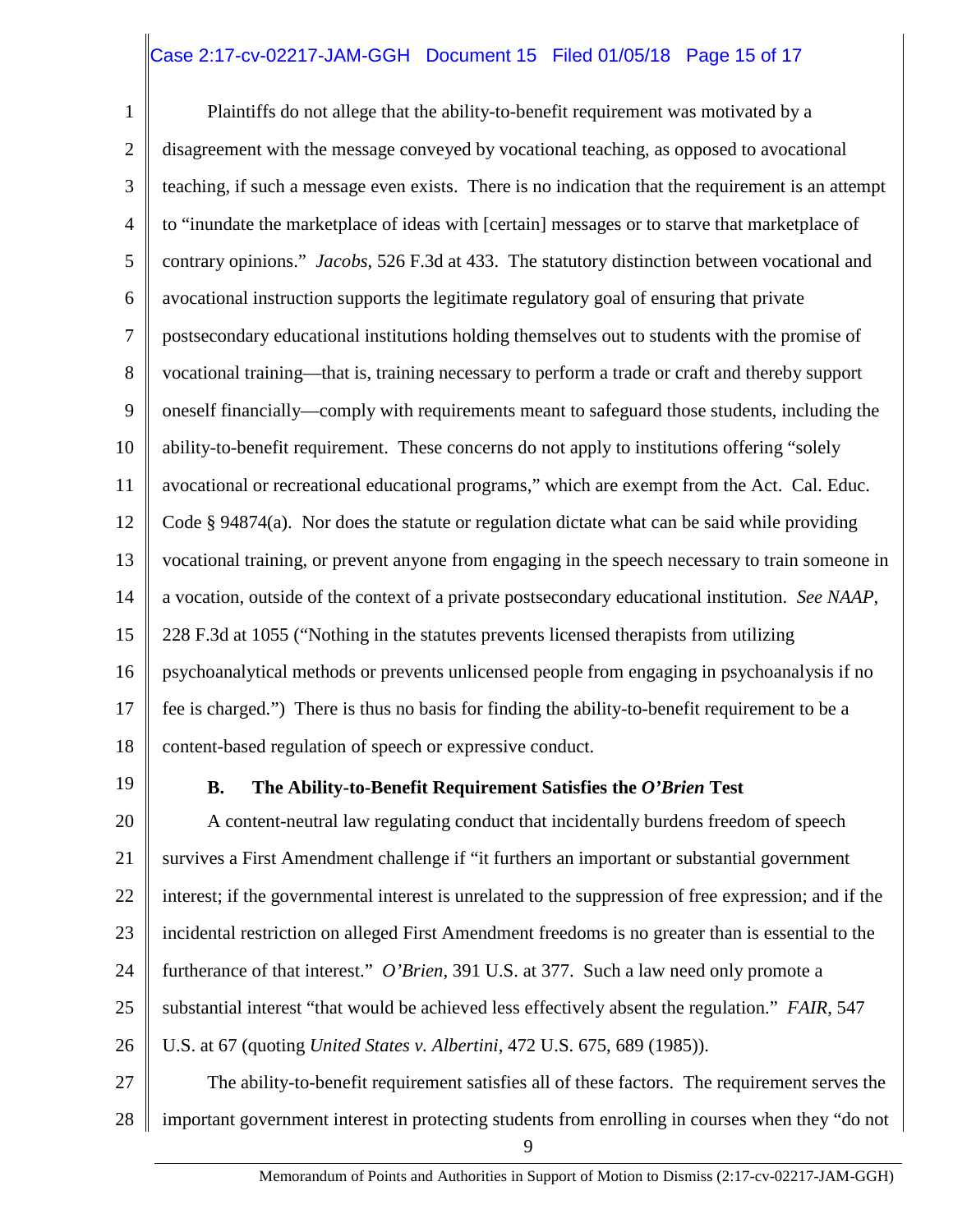## Case 2:17-cv-02217-JAM-GGH Document 15 Filed 01/05/18 Page 16 of 17

1 2 3 4 5 6 7 8 9 10 have the ability to benefit from the instruction," Cal. Educ. Code § 94316(b) (1990), as part of the "strong state-level oversight of private postsecondary schools" necessary to address "concerns about the value of degrees and diplomas issued by private postsecondary schools, and the lack of protections for private postsecondary school students and consumers of those schools' services," *id.* § 94801(b). The requirement has no relation to the "suppression of free expression," because it does not concern itself with expression at all. And, the requirement achieves the regulatory objective more effectively than the absence of such a requirement would. *See FAIR*, 547 U.S. at 67. The requirement directly addresses the problem of the enrollment of students who might not benefit from the proposed course of instruction, by requiring some demonstration of those students' ability to benefit.

11 12 13 14 15 16 17 Plaintiffs object that requiring Narez to have a high-school diploma or equivalent certification, or to pass an ability-to-benefit examination, "substantially advances no compelling or important government interest" and burdens Plaintiffs' First Amendment rights "more than is necessary to serve any government interest." Compl. ¶¶ 95-98. This objection assumes that the requirement serves no purpose with respect to "teaching horseshoeing," because there is no need for a high school diploma, or any other qualification, in order to learn horseshoeing. This assumption is flawed in several respects.

18 19 20 21 22 23 24 25 26 27 First, Plaintiffs suggest, without sufficient supporting factual allegations, that any concerns regarding the enrollment of students who cannot benefit from PCHS's course of instruction are unfounded. Plaintiffs allege that "in [Smith]'s opinion," no educational prerequisites to admission to PCHS are necessary (Compl. ¶ 52), and that "[Smith] takes great care not to charge students who are unable to benefit from PCHS's curriculum" (*id*. ¶ 54). These conclusory assertions fall far short of plausibly alleging that the Legislature's concerns regarding the enrollment of students who may lack the ability to benefit from a course of instruction have no application to "teaching horseshoeing" or to PCHS. *See Iqbal*, 556 U.S. at 678 (a pleading based on "labels and conclusions" or assertions "devoid of further factual enhancement" will not survive a motion to dismiss (internal quotation marks and citation omitted)).

28